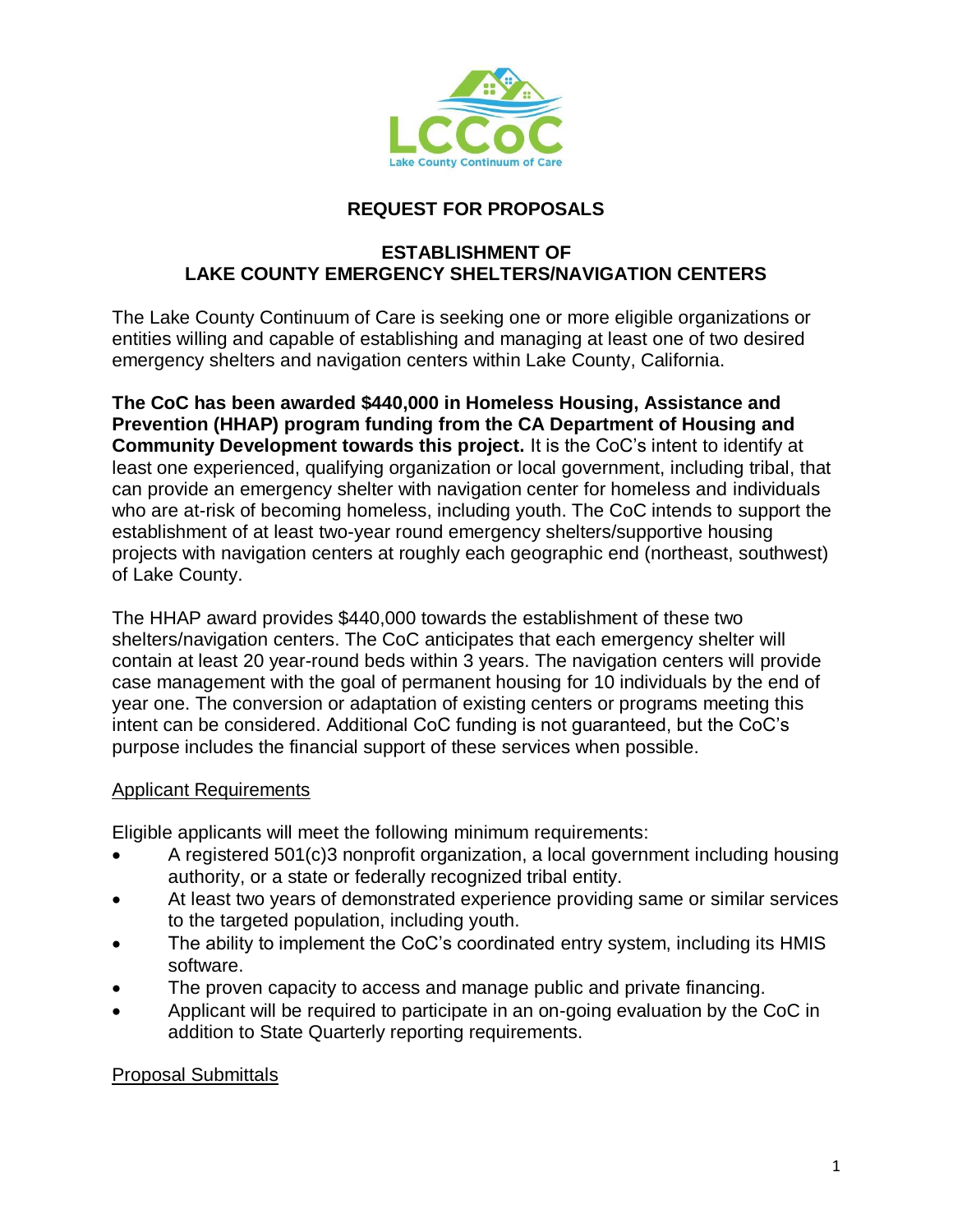

Applications must be electronically submitted to the CoC by 5 p.m. on Friday, September 25, 2020 to scott.abbott@lakecountyca.gov. A complete application will include the following:

- 1. Organizational details. Include organizational chart with resumes, a letter of support from the applicant's governing Board and copy of nonprofit status, as appropriate. Include applicable experience in the administration of homeless supportive services and housing.
- 2. A full description of the proposed project, including location details if secured or pending. Please include details regarding necessary local government permitting, if applicable.
- 3. Details on the specific populations intended to be served and how the program will coordinate with other county programs and agencies. Please note that the HHAP regulations specify at least 8 percent of the funds must be directed towards services for youth. Please specify details on how the 8 percent will be utilized.
- 4. Operational details, including staff descriptions, for both the emergency shelter and the navigation center. Include the service delivery plans and how that will be developed. The CoC requires that plans provide a system by which the proposed shelter, through the navigation center, will eventually transition its residents into permanent housing (individual review of circumstances, referral to appropriate agencies for counseling, addiction rehabilitation, employment, etc. along with financial support as necessary).
- 5. Operating budget. Please submit an operating budget detailing the HHAP request, other necessary funds and their sources, and whether the funding is secured, pending/anticipated or proposed. Also include the organization's plans for continued operation/sustainability beyond the CoC's original HHAP commitment.

### Award Process

The CoC will convene a proposal review and selection committee shortly after the submittal deadline. It will include CoC members, at least one independent housing advocate and a representative of the CoC's management agent, Lake County Behavioral Health Services. A scoring sheet to be utilized to rate each application, a copy of which can be found at the end of this RFP. In general, the review and selection committee will be evaluating and scoring proposals based on the following: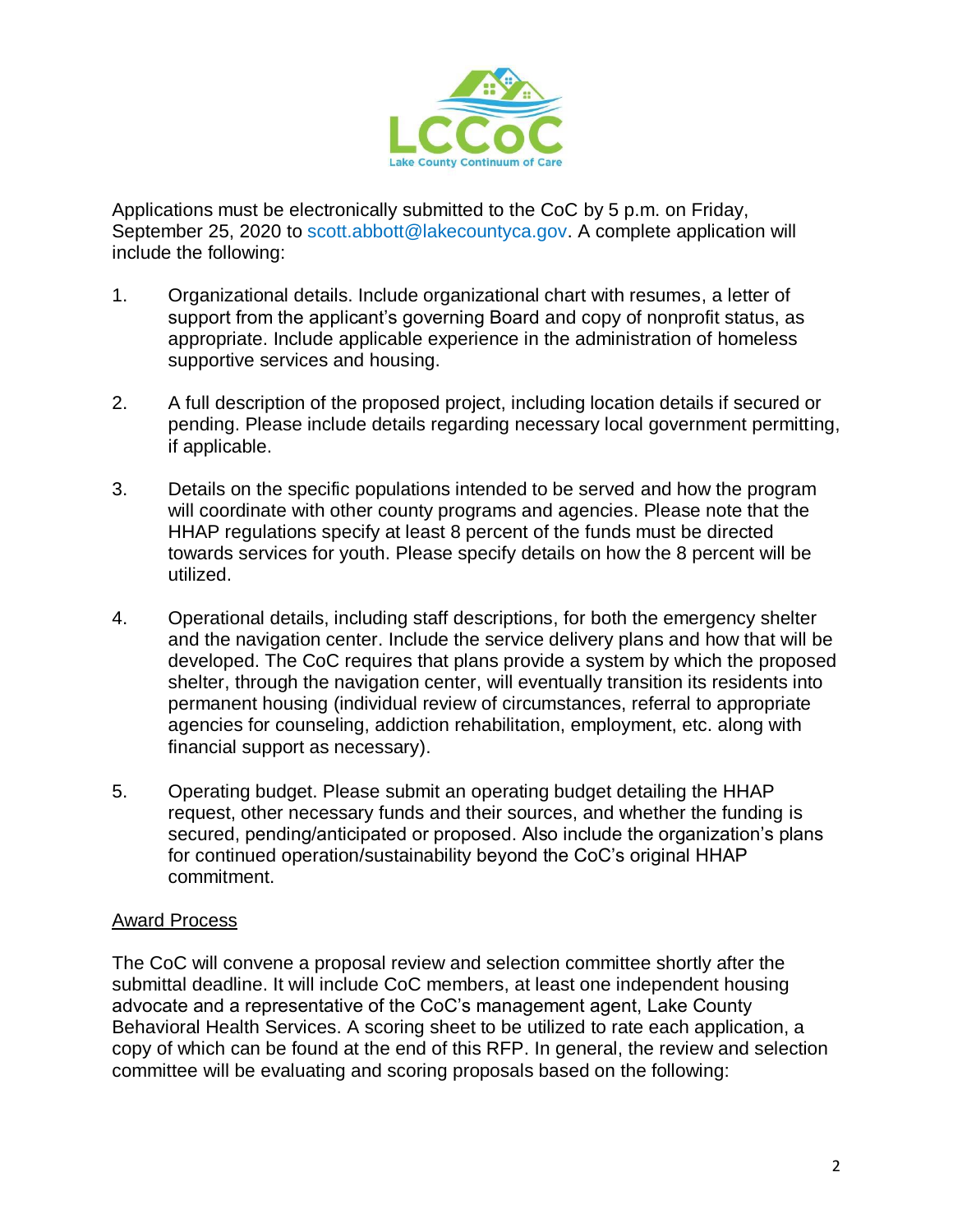

- Provider capacity and experience, including the ability to deliver and sustain services;
- Eligibility and quality of services, including adherence to Housing First and other core best practices;
- Provides for user and other community input to identify further unmet needs or improvement of services;
- Prioritizes activities that address the highest unmet need, considering other available funding and systemwide performance measures;
- Demonstrated knowledge of the prescribed federal, state (particularly HHAP) and county regulations; and
- Collaboration with the local CoC, including HMIS reporting and the CoC's coordinated entry system.

The review and selection committee's written evaluations and recommendations will be presented to the full CoC at a regularly scheduled general membership meeting for final determinations. The intent is a fair and open process which avoids conflicts of interest; CoC members with a potential conflict will abstain from the selection process. Contracts between the CoC and the selected project operators will include specific goals, including adherence to HHAP requirements. A scoring sheet (subject to change) is provided on the website with this RFP for use by the applicant is designing the proposal.

### Questions Regarding RFP Process

There will be a Q & A session on **Friday, September 11, 2020 at 3:00 pm** for all interested applicants.

Zoom Meeting: <https://zoom.us/j/2814902260?pwd=c1NMSFpWN3pDa3c5S0ZFUGFyS053dz09> Meeting ID: 281 490 2260 Passcode: HHAP

Telephone: Number: 1-669-900-6833 Meeting ID: 281 490 2260# Passcode: 068698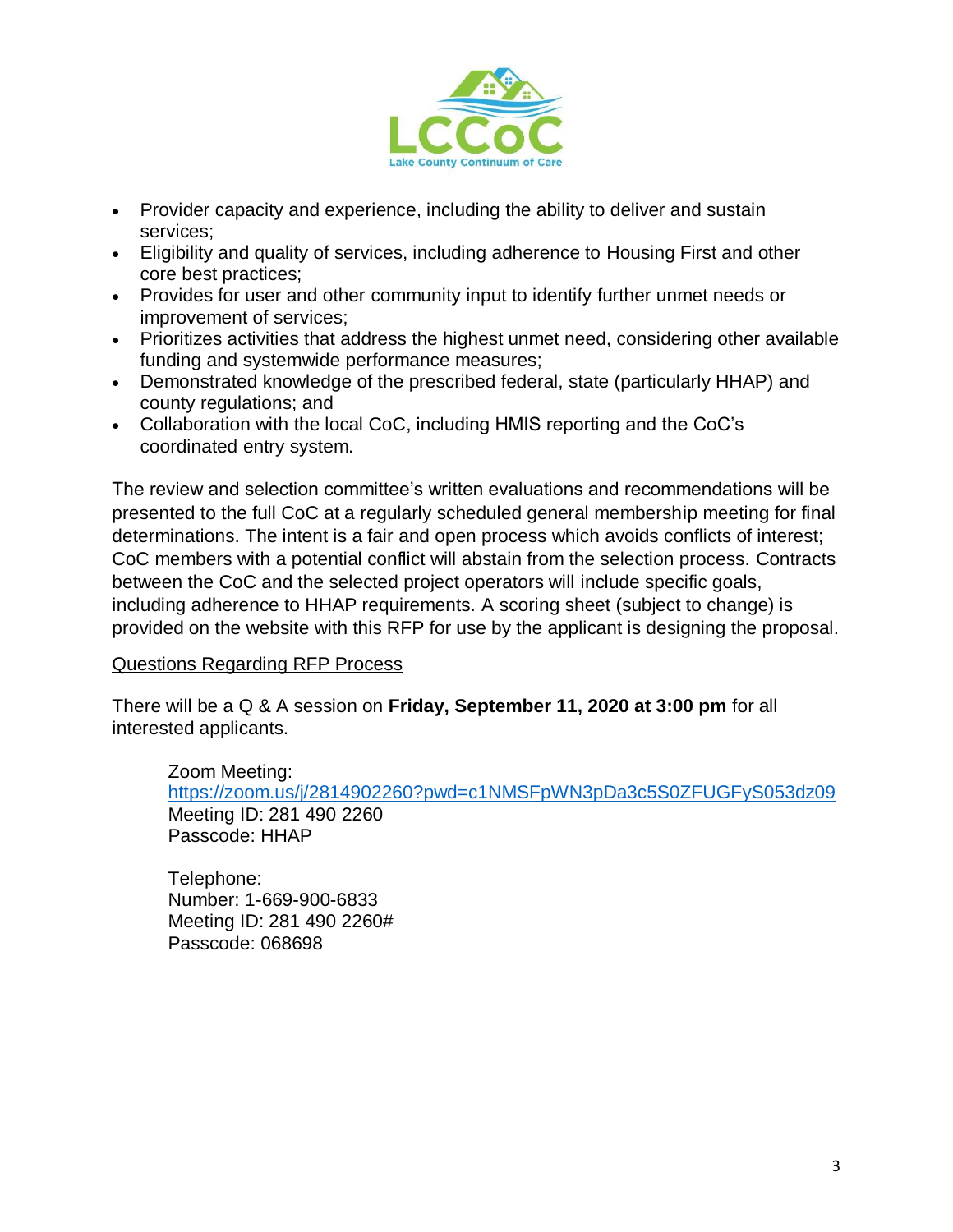

# Scoring Sheet

All applicants will be evaluated using the below criteria. Project will be recommended for selection based on scoring and priority.

#### **SCORING CRITERIA**

| 1. Applicant Experience                                           |  |
|-------------------------------------------------------------------|--|
| Length of experience for proposed activity or simular<br>activity |  |
| Applicant and key personnel qualifications                        |  |
| <b>Sub Total (Maximum 20 Points)</b>                              |  |
|                                                                   |  |
| 2. Need for Funds                                                 |  |
| Description of need for proposed activity                         |  |
| Method - Formal Needs Assessment, PIT count, other data           |  |
| Target population for application                                 |  |
| activity                                                          |  |
| <b>Sub Total (Maximum 20 Points)</b>                              |  |
|                                                                   |  |
| 3. Program                                                        |  |
| <b>Design</b><br>Hud Program Component : Permanent Housing,       |  |
| Transitional                                                      |  |
| Housing, Supportive Services, Prevention Services                 |  |
| Project description and clearly stated objectives                 |  |
| Written guidelines and program rules for clients                  |  |
| Numbers to be served and time frame                               |  |
| <b>Sub Total (Maximum 20 Points)</b>                              |  |
|                                                                   |  |
| 4. Impact and Effectiveness                                       |  |
| Performance outcome measures                                      |  |
| HMIS (Homeless Management Information System)                     |  |
| Sub Total (Maximu, 20                                             |  |
| Points)                                                           |  |
|                                                                   |  |
| 5. Cost Efficiency                                                |  |
| Detailed budget: direct service costs, indirect costs,            |  |
| salary expenses                                                   |  |
| Statement of financial capacity to maintain operations            |  |
| <b>Sub Total (Maximum 30 Points)</b>                              |  |